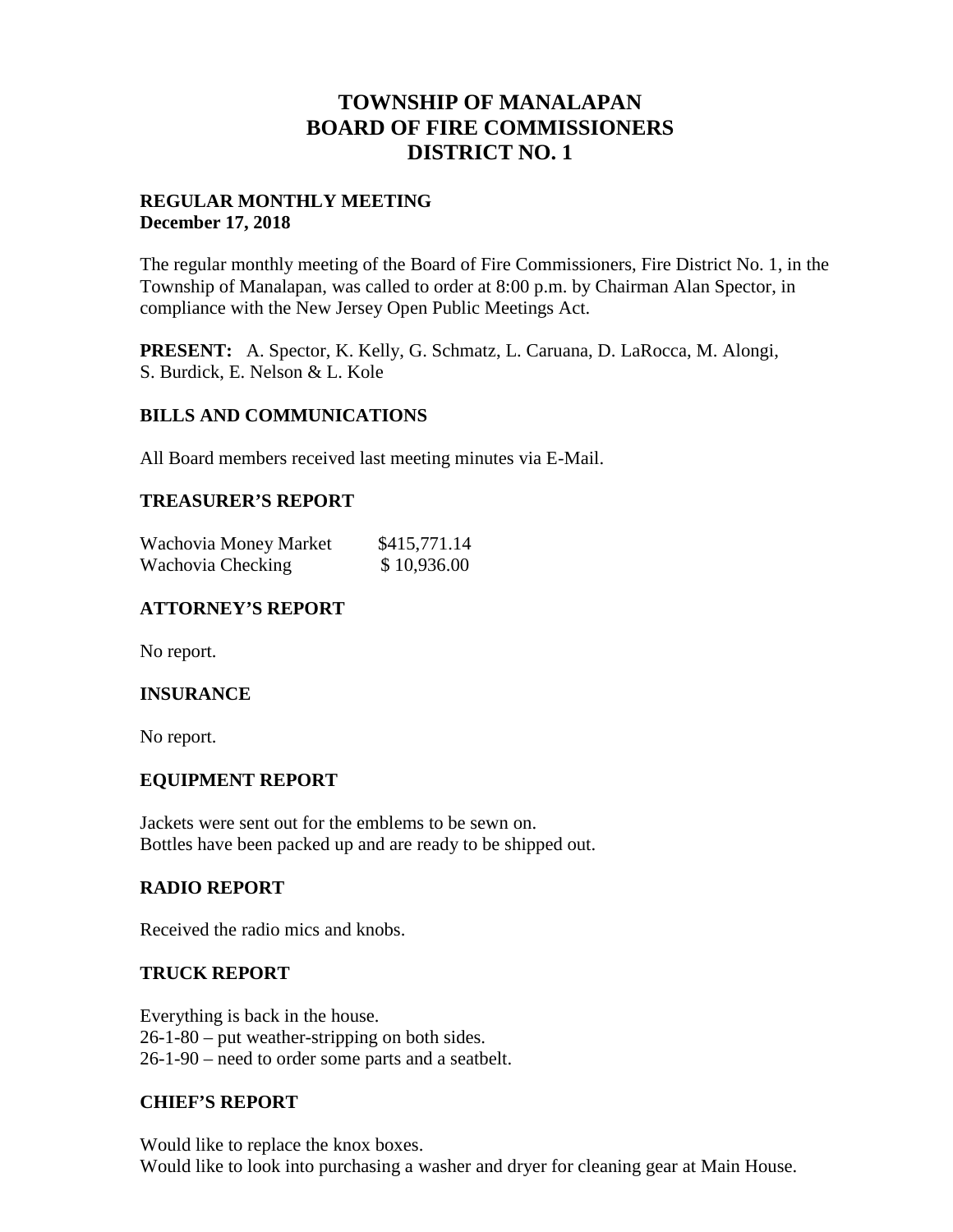Need booster line.

## **ASSOCIATION REPORT**

Trees were removed and trimmed at Satellite. Phone system has been updated. Would like to look into a new security and camera system.

#### **TRUSTEES' REPORT**

No report.

#### **OLD BUSINESS**

See attached.

#### **NEW BUSINESS**

Commissioner Schmatz made a motion to pay all vouchers; this was seconded by Commissioner LaRocca. All voted aye.

Commissioner LaRocca made a motion for \$3,500 to purchase 4 knox boxes; this was seconded by Commissioner Spector. All voted aye.

Commissioner Spector made a motion to introduce the 2019 budget; this was seconded by Commissioner LaRocca. All voted aye.

Commissioner Spector made a Resolution authorizing the purchase of a 100-foot mid-mount ladder truck for \$1,296,725.94; this was seconded by Commissioner LaRocca. All voted aye.

Meeting opened to the public at 8:27 p.m.

The meeting was open to the public for the public hearing on the 2019 budget. There being no public present, on motion by Commissioner Spector, seconded by Commissioner LaRocca, the public hearing was closed.

A motion was made by Commissioner Spector to adjourn; it was seconded by Commissioner LaRocca and all voted aye.

Meeting adjourned at 8:30 p.m.

Respectfully submitted, Kenneth Kelly, Clerk